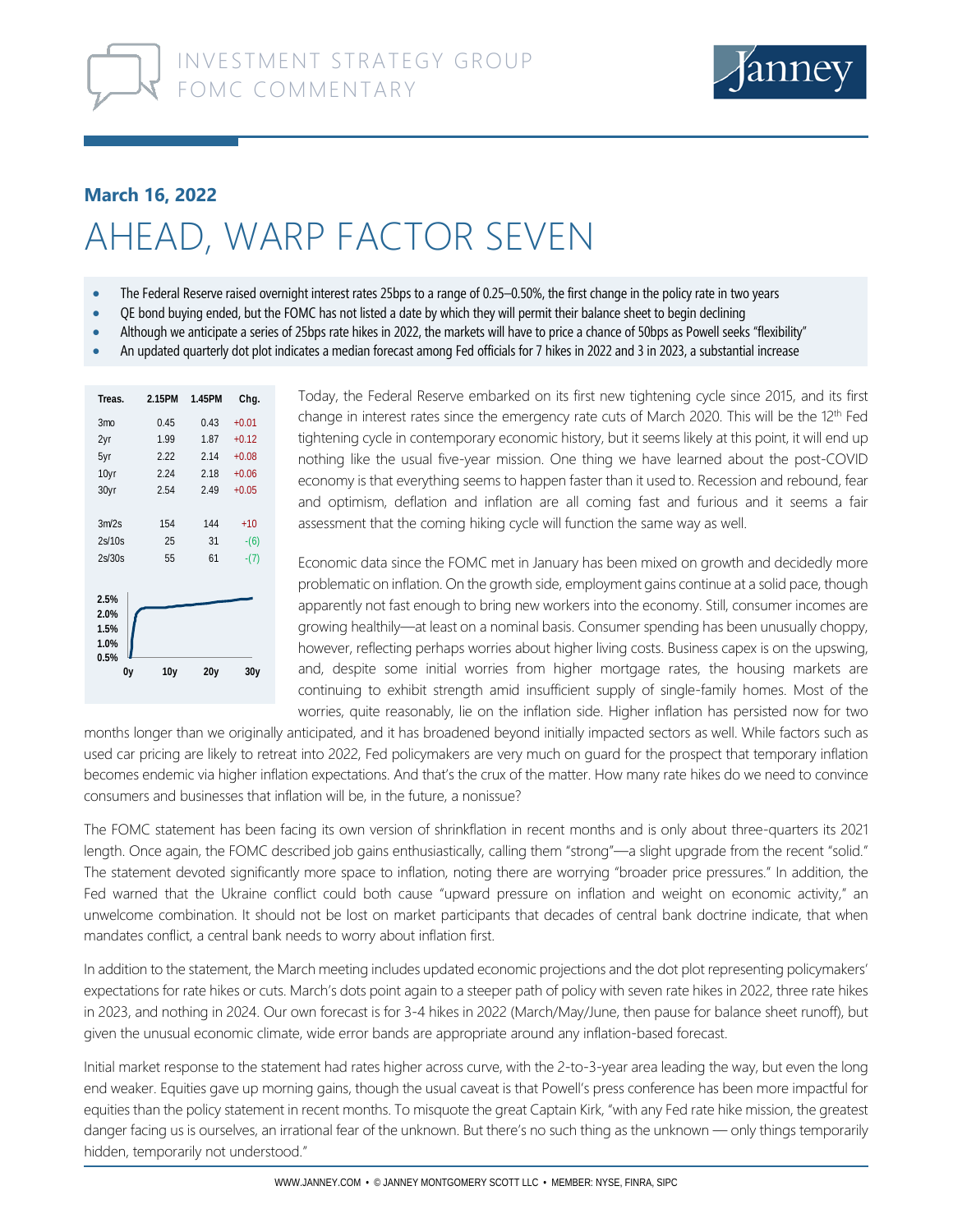## **FEDERAL RESERVE press release**



• Fed again enthusiastic about job gains—"strong" this time

• Reference to Ukraine conflict worries on both inflation and growth

• Balance sheet winddown begins only "at a coming meeting;" next option is May

• Bullard dissents from the 25bps hike preferring 50bps.

Indicators of economic activity and employment have continued to strengthen. Job gains have been strong in recent months, and the unemployment rate has declined substantially. Inflation remains elevated, reflecting supply and demand imbalances related to the pandemic, higher energy prices, and broader price pressures.

The invasion of Ukraine by Russia is causing tremendous human and economic hardship. The implications for the U.S. economy are highly uncertain, but in the near term the invasion and related events are likely to create additional upward pressure on inflation and weigh on economic activity.

The Committee seeks to achieve maximum employment and inflation at the rate of 2 percent over the longer run. With appropriate firming in the stance of monetary policy, the Committee expects inflation to return to its 2 percent objective and the labor market to remain strong. In support of these goals, the Committee decided to raise the target range for the federal funds rate to 1/4 to 1/2 percent and anticipates that ongoing increases in the target range will be appropriate. In addition, the Committee expects to begin reducing its holdings of Treasury securities and agency debt and agency mortgage-backed securities at a coming meeting.

In assessing the appropriate stance of monetary policy, the Committee will continue to monitor the implications of incoming information for the economic outlook. The Committee would be prepared to adjust the stance of monetary policy as appropriate if risks emerge that could impede the attainment of the Committee's goals. The Committee's assessments will take into account a wide range of information, including readings on public health, labor market conditions, inflation pressures and inflation expectations, and financial and international developments.

Voting for the monetary policy action were Jerome H. Powell, Chair; John C. Williams, Vice Chair; Michelle W. Bowman; Lael Brainard; Esther L. George; Patrick Harker; Loretta J. Mester; and Christopher J. Waller. Voting against this action was James Bullard, who preferred at this meeting to raise the target range for the federal funds rate by 0.5 percentage point to 1/2 to 3/4 percent. Patrick Harker voted as an alternate member at this meeting